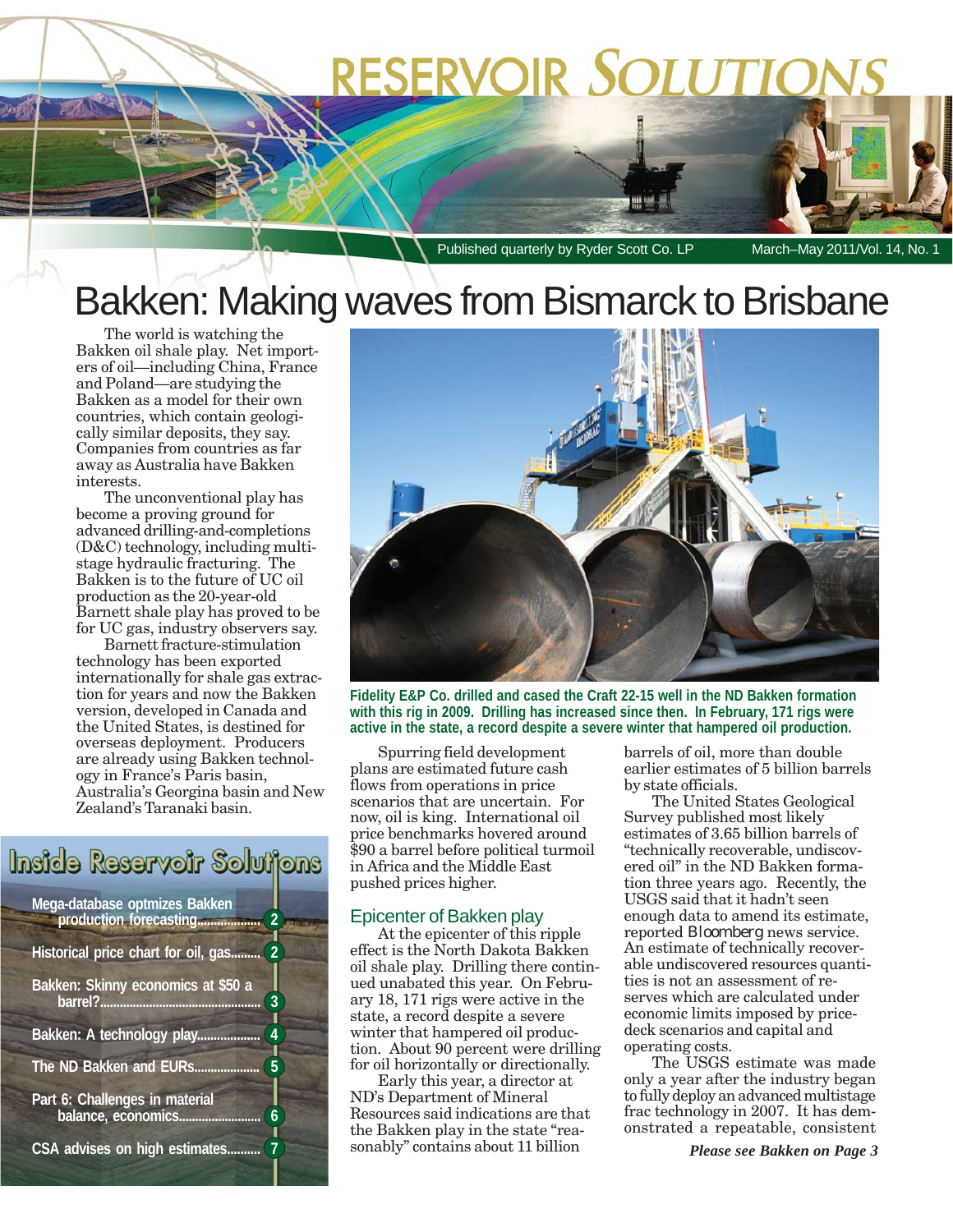### Mega-database optimizes Bakken forecasting

The Ryder Scott Denver office has developed a "mega" database on the Bakken oil shale play in western North Dakota and eastern Montana to generate production forecasts with higher confidence levels. "We are mapping regional production trends to refine sweet and trouble spots in the play," said **Scott Wilson**, senior vice president in Denver.

Opinions on optimal completion techniques and ultimate recoveries vary among operators. However, as the play matures, the industry's knowledge base will grow.

"The large body of production and well data in the Ryder Scott database coupled with our experience and detailed reservoir simulation work enable our firm to forecast any type of well with a level of confidence not possible for those reviewing smaller inventories, said Wilson.

The database in Aries combines public and project information from thousands of Bakken producing wells and undeveloped locations. It contains basic information, such as well trajectories, and detailed data, such as daily production rates. Data points are spread over the entire Bakken play in the two states, a 22,000-square-mile area.

Ryder Scott generates bubble maps of oil, gas and water production trends across the basin. The Denver office also has studied how various parameters affect EUR and has history matched a 20,000-cell reservoir simulation model against daily well data to compare various completion techniques. Other

evaluation methods include transient rate-time modeling and classic decline-curve analysis of essentially every well in the basin, taking into account commingled production from multiple zones.

The Denver staff has analyzed time durations for the onset of wellto-well interference relative to spacing. Ryder Scott is also reviewing the effectiveness of completions relative to the number of frac stages and proppant conductivity.

Outside the technical realm, commercial issues are complicating the evaluation of reserves and economics in the Bakken. They include sparse completion data on non-operated wells, delayed installation of pumping units, lack of gas sales outlets and tightly stretched

*Please see Database on Page 8*

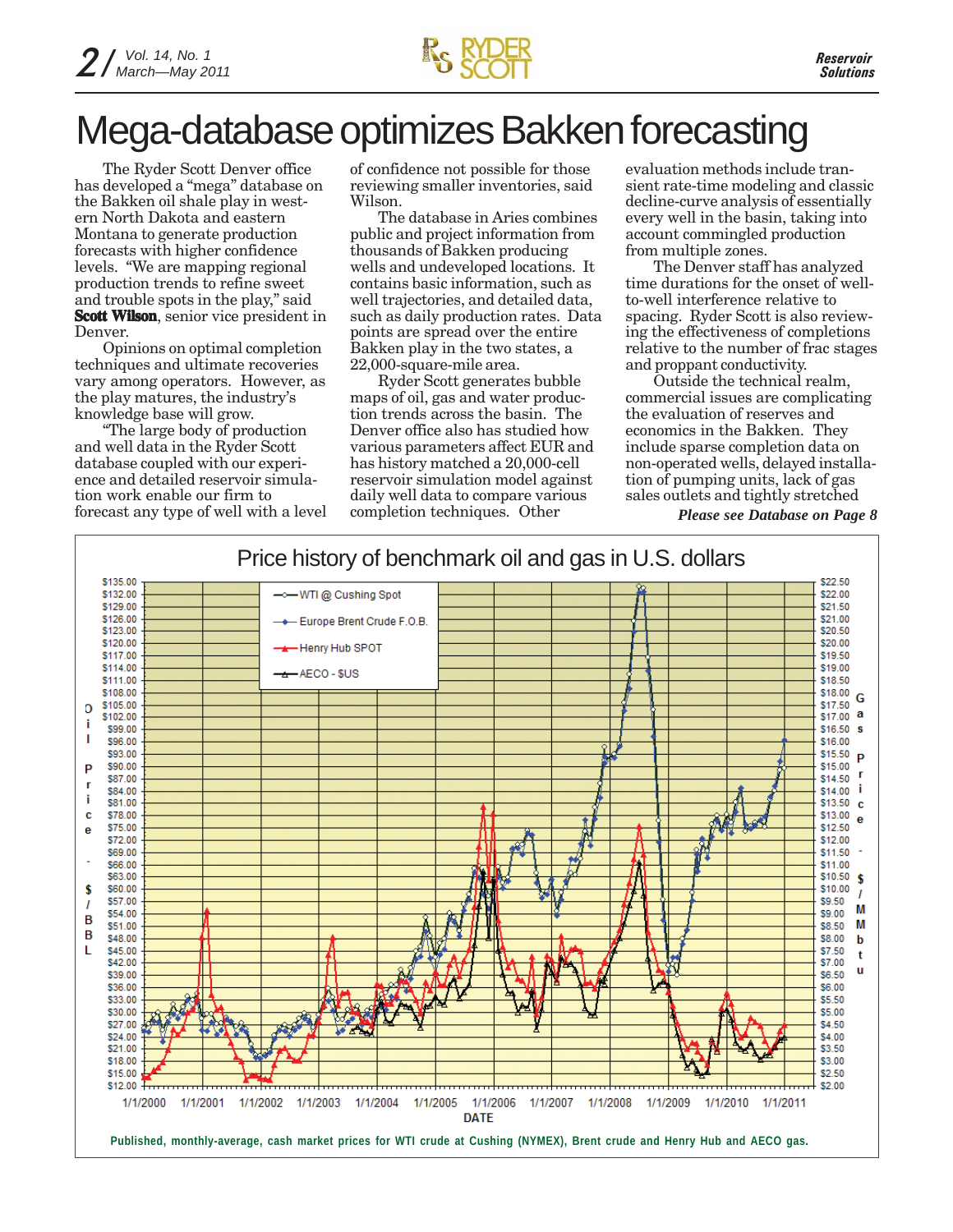### *Bakken—Cont. from Page 1*

track record and is in widespread use across the Bakken, allowing public companies to book proved reserves in part based on the "reliable technology" rule of the U.S. Securities and Exchange Commission.

### Oil production surges

While debate continues about estimated ultimate recoveries (EURs) per well, there's no argument about what the Bakken is producing as a region now. In 2010, ND pumped 113 million barrels of oil from the wellhead, almost three times the state's total in 2006, with most coming from the Bakken. Drilling permit

activity and rig utilization are at alltime highs in the ND Williston basin where deposits of the middle Bakken dolomite extend. (The Bakken pay interval is not shale but sandstone/ siltstone/carbonate.) Oil production from the overall play will reach nearly 1.2 million B/D by 2015 or 15 percent of U.S. output, analysts at Raymond James predicted.

### Bakken price sensitivities

The Bakken is a commodity play. It and other oil shale plays, such as the Eagle Ford in south

*"While debate continues about estimated ultimate recoveries per well, there's no argument about what the Bakken is producing as a region now."*



**A Marathon Oil Corp. Bakken rig overlooks a ranch in rural North Dakota. Marathon entered the play in 2006 and has lease rights in more than 350,000 acres.**

Texas, will continue to draw interest with elevated oil prices and depressed gas prices. Oil-to-gas-price ratios continue to remain high. Both commodities tracked closely at year-end 2008 when oil was \$34 a barrel. Since then, oil prices have pulled away from gas in spot markets. See price chart on Page 2.

Just how price sensitive is the Bakken in North Dakota? Tudor Pickering, an energy banking firm in Houston, said a year ago that the economics of the state's Bakken shale play had improved to the point where it generated returns of 10 percent at \$50-a-barrel oil prices. The firm told *The Oil Daily* that "advanced well completion techniques were credited as a key factor in boosting the play's economics."

Tudor Pickering told *Reservoir Solutions* in January that the economics of the play have improved since its year-old analysis because production type curves are better while costs have stayed in line.

### Skinny economics?

Are the economics in the ND Bakken "skinny" at \$50 a barrel? A simple, back-of-the-envelope calculation of full-cycle costs may provide a clue.

Whole life cost analysis, which factors in sunk costs such as exploration expenditures, is outside of the forward-looking nature of petroleum reserves evaluations. (An exception is incurred exploration-and-development expenditures that are recoverable in the future as cost oil in production-sharing agreements.)

As a rule of thumb, finding-anddevelopment (F&D) costs combined with lease operating expenses (LOEs) account for roughly 90 to 95 percent of the full-cycle costs over the life of an oil or gas asset. Reported F&D costs per barrel from the ND Bakken vary widely over four short years, have no longrunning averages and are only as reliable as the reserves estimates which determine the unit costs. LOEs also are all over the board without long-term averages.

As a snapshot example, if F&D costs, reported at \$10 to \$20 a barrel for 1P reserves, are added to published LOEs ranging from \$15 to \$30 per sold BOE, then the combined full-cycle costs are \$25 to \$50 per proved BOE. Returns on \$50-abarrel oil are certainly cost sensitive within that range.

Working interest owners in the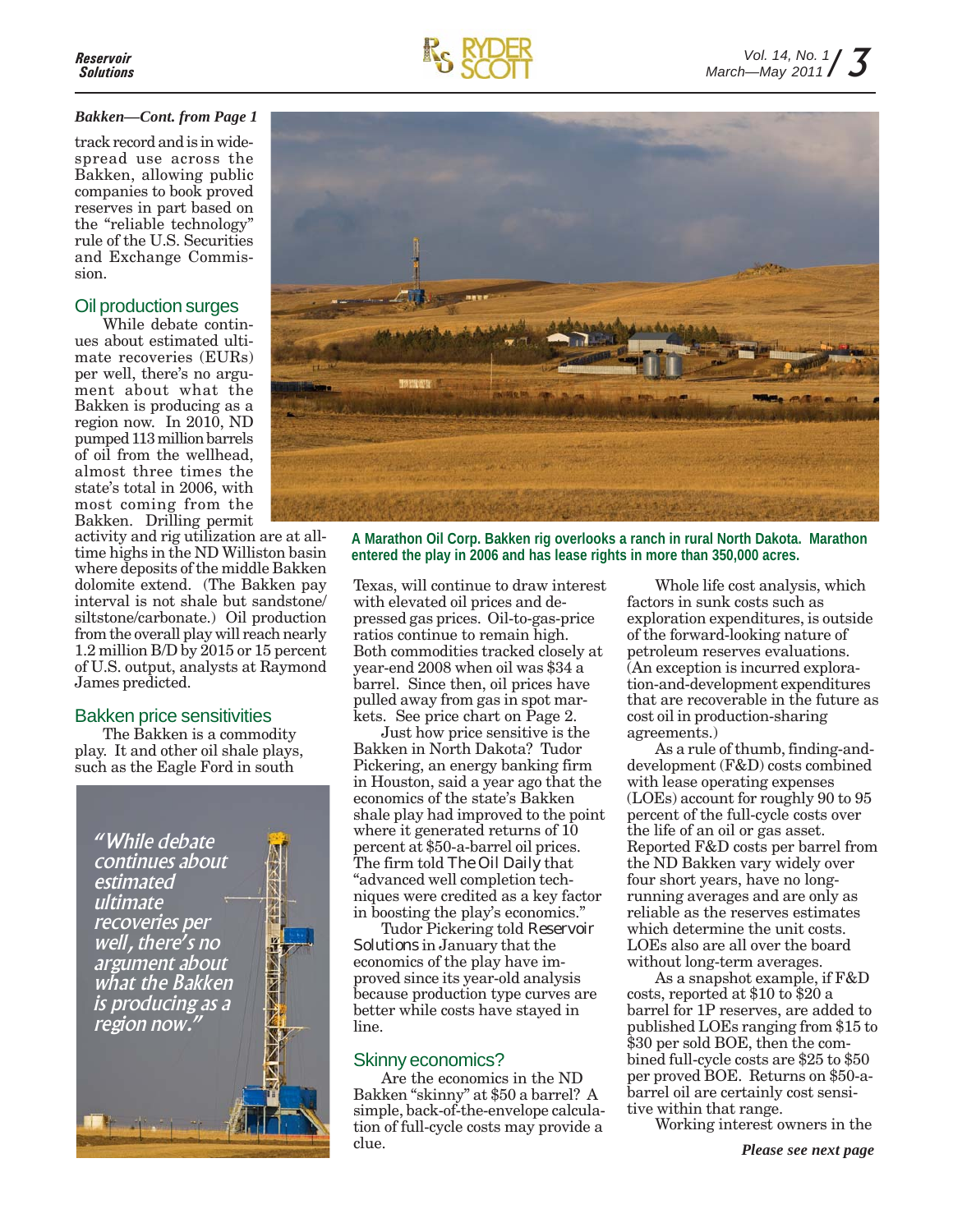### 4 */ March—May 2011 Vol. 14, No. 1*

*Reservoir Solutions*

ND Bakken pay drilling-andcompletion (D&C) costs, a subcategory of F&D costs, which can average \$3- to \$5 million a well. Capital and operational expenses include costs to prepare the drill pad for production, construction of surface treatment facilities, acquisition and deployment of pumping units, use of expendables such as drilling mud, general and administrative services and state taxes, including those on production (2 percent for qualifying Bakken wells) and corporate income (2.6 to 6.5 percent).

In the ND Bakken, payments of lease bonuses range up to \$10,000 an acre for drilling rights. Royalty interests and overrides have been published at around 15 percent.

How the wells pay out under this cost burden depends on performance, a universal truth in E&P.

### Bakken technology play

In the early development of the ND Bakken almost 60 years ago, D&C technology did not play the pivotal role it does now. The first oil





**Continental Resources Inc. drilled these four wells in the greater Bakken from a single pad with an 800,000-pound rig that walks on hydraulic feet between drill sites. That eliminates dismantling time. The single pad and walking rig have reduced costs.**

well was spudded in the Antelope field in 1953. The conventional well pumped 280,000 barrels of oil over 4-  $\frac{1}{2}$  years before it was plugged and abandoned because of casing problems. Vertical wells in Antelope during the 1950s and '60s produced from structurally induced fracture systems in the tight, low-permeability, lowporosity upper Bakken.

In the early 1960s, Shell Oil Co. drilled the first well that was hydraulically fractured. It was perforated and stimulated with acid and produced almost 60,000 barrels from ND's upper Bakken by 1964. In 1987, Meridian Oil Inc. drilled the first ND Bakken horizontal well—a 57-day, \$2 million operation. The 2,600-ft lateral drilled through an established fracture trend in the upper Bakken that initially produced 258 BOPD. Long-term results were no better than those from vertical drilling.

In 2000, a breakthrough occurred in Montana—the first horizontal wells were drilled into the thin (as thick as 80 ft) middle dolomite sandwiched between upper and lower organic-rich shales. That resulted in the discovery of the Elm Coulee field which has EURs that range from 200 million barrels of oil to half a billion.

In the aftermath, industry focus shifted to the deeper middle member of the Bakken in Montana and then into ND where the accumulation extends into the eastern flank of the Williston basin. Early drilling results in ND were modest with the first horizontal well, a rentry completed in 2004 that penetrated lower quality middle Bakken rock.

In 2005, EOG Resources leveraged D&C technology successfully used in the Barnett shale to drill two horizontal wells with largescale hydraulic fracture stimulation. A year later in 2006, EOG discovered the Parshall field where its horizontal drilling and open-hole multistage fracturing combination brought on wells producing 1,000 BOPD.

That triggered the current ND oil boom. Hundreds of investors and independent E&P companies flocked to the state to stake their claims and drill. In 2006, 77 wells went into production. By 2010, 725 wells began production operations.

Producers break up the dense Bakken rock using fracture treatments more intensive than those for shale gas. As a result, billions of fissures free up oil which has less mobility than methane because crude is more viscous and has larger molecules.

Operators now drill as deep as two miles underground and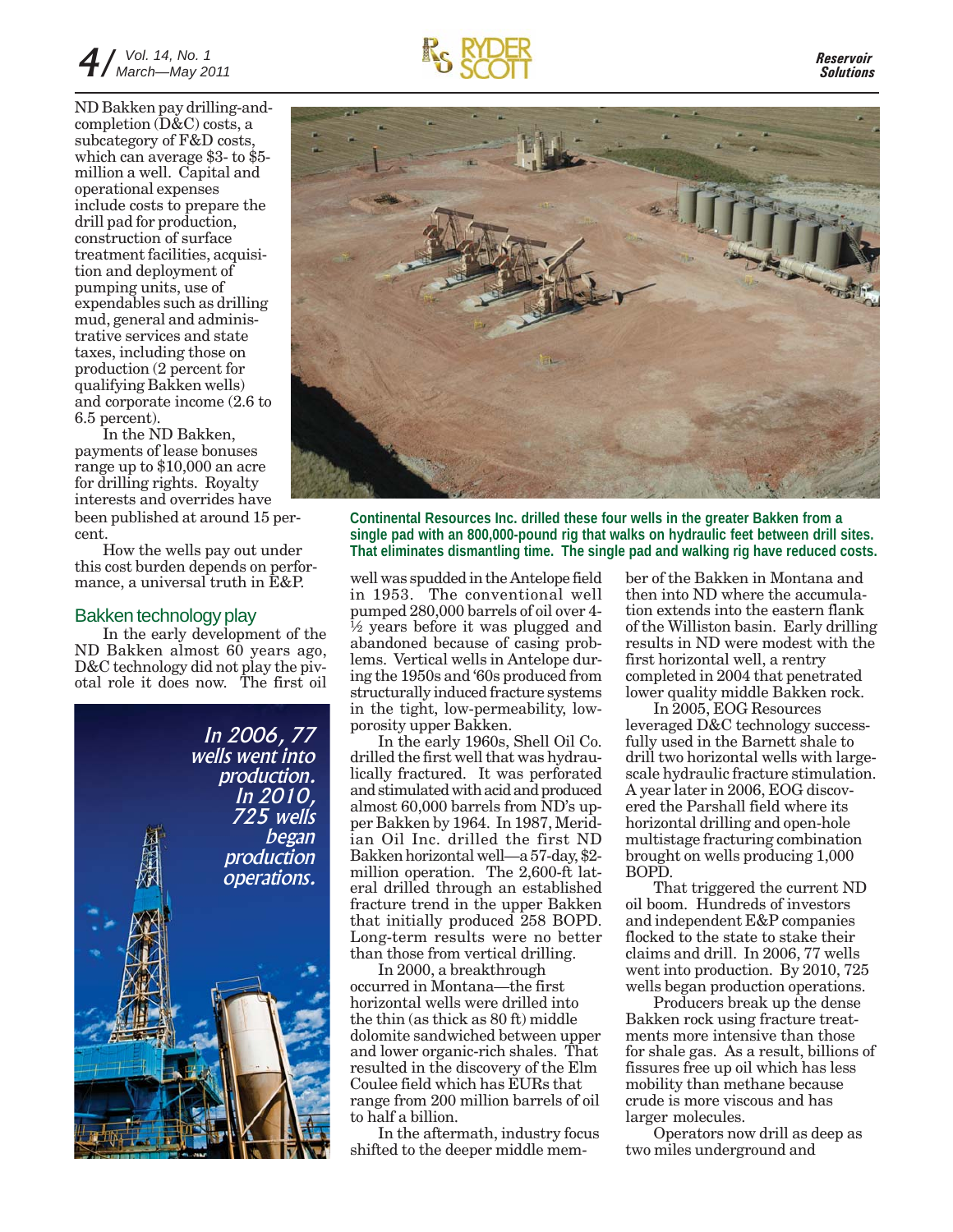hydrofrac the middle Bakken in stages in a single trip with ball-andsliding-sleeve systems tweaked over more than eight years. They push long, high-density frac liners with OH packers into the wells.

Those swell packers separate two-mile laterals—some single, some dual—into sections to be separately perforated and fraced in stages from toe to heel. The use of downhole, optimum-density proppants and chemicals boost production. Companies are increasing oil cuts, but at a D&C cost of sometimes six to seven times that of a vertical well.

Last year, Slawson Exploration Co. Inc. completed a two-mile lateral with 47 stages over two days. More fracture stages give better coverage and unlock more oil. However, the added costs for additional stages have to increase incremental production enough to pay out.

To cut costs, companies have streamlined completion project schedules through simultaneous operations and multi-well drilling pads. ND's DMR said technological



improvements have cut D&C time for a well from 65 days in 2008 to 25 days in 2010. Efficiency gains, including fracing a well in several stages in a single day, have dropped D&C costs as a whole. Still, there are upward cost pressures caused by high demand for specialized equipment and services, which are in limited supply in the Bakken.

### The ND Bakken and EURs

Of the 1,884 horizontal wells with first production from ND's middle Bakken over the past five full years, only 242 or 13 percent started production operations the first two years. Almost nine of 10 production histories are less than three years old, so estimating EURs through decline-curve analysis (DCA) is challenging.

Typically a Bakken well has a high initial production rate followed by a steep (hyperbolic) decline that changes to an exponential terminal decline. Industry has used Arps' hyperbolic DCA equation for almost 70 years to forecast future production and continues to use it for Bakken analysis.

"The hyperbolic exponent B in the Arps equation has been a source of much controversy through the years, with many authors condemning the use of B values greater than 1, and others freely using any B value that fits the data," stated J.P. Spivey et al in SPE paper 71038-MS, "Applications of the Transient Hyperbolic Exponent," (2001).

If matched with the Arps' equation, a hydraulically fractured well exhibits a period of linear flow that results in a B value of 2, assuming constant pressure from an infinite-acting reservoir. In low permeability formations, such as the Bakken, with long hydraulic fractures, linear flow period may last quite some time.

The Elm Coulee field, with a decade of production history, provides a good test case to validate early DCA on the Bakken shale. Evaluators used hyperbolic exponents greater than 3 in estimating declines and EURs of Elm Coulee and they proved to be inflated. Now evaluators are careful to use *Please see Bakken on Page 8*

**Continental Resources Inc. conducts a frac job on the Rhonda 1-28H well in Dunn County, North Dakota.**

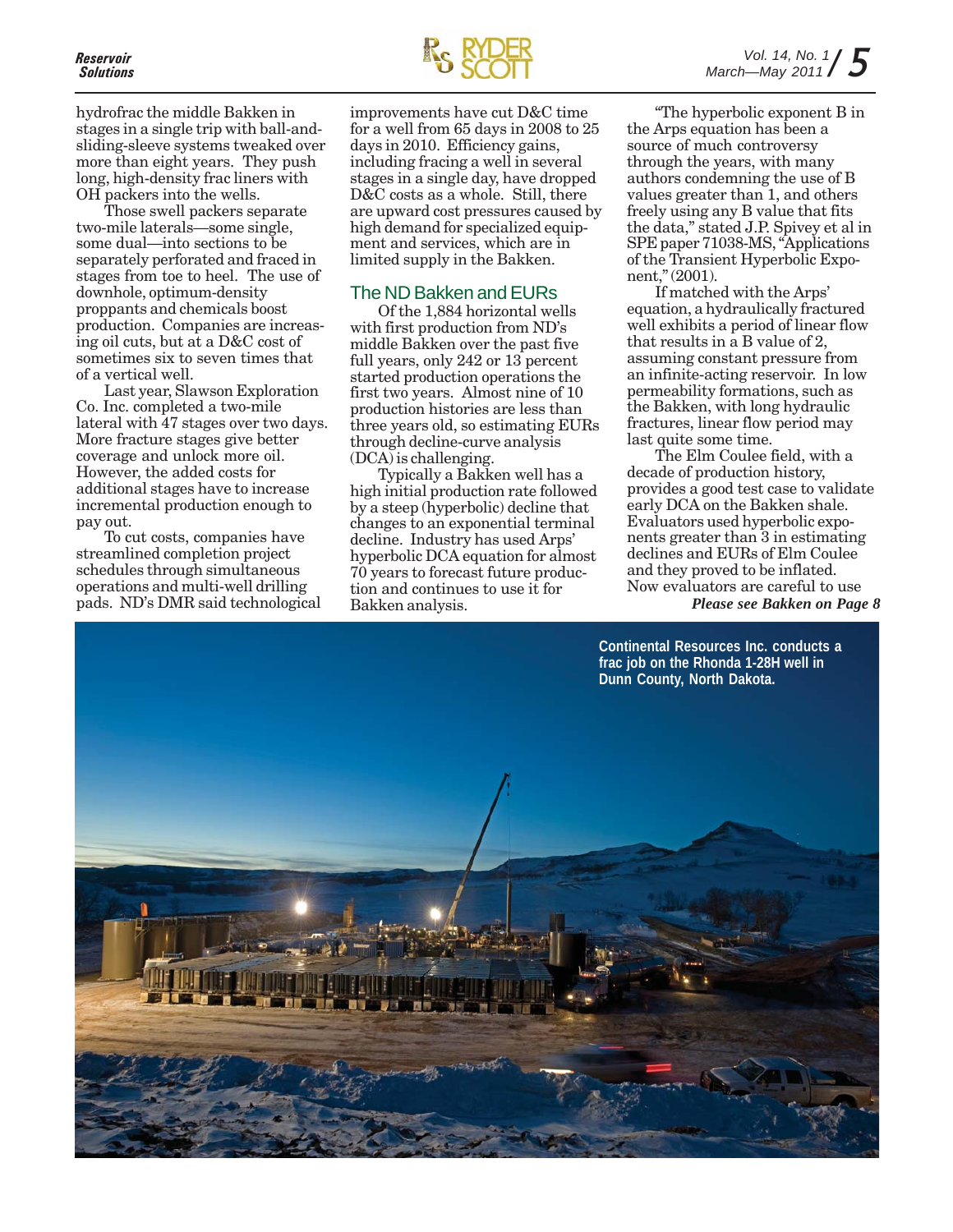### Technical challenges in estimating reserves Part 6: Material balance, undrilled areas, economics

*Editor's Note: This is a revised excerpt from "Oil and Gas Reserves Estimates: Recurring Mistakes and Errors," (SPE Paper No. 91069). To order a copy of the full paper, go to www.onepetro.org and access the elibrary.*

Ryder Scott personnel see a wide variety of internally produced petroleum reserves estimates and most of them are well prepared. However, the firm has noticed common technical errors in reserves estimates.

This multipart article offers guidelines to help reduce the chance of errors in geoscientific and engineering analysis. This sixth and concluding part in the series focuses on the impact of partial waterdrive and overpressured reservoirs on gas material balance. Also examined will be undrilled fault blocks and economics projection programs.

### Effect of partial waterdrive and overpressured reservoirs on gas material balance

The standard gas material balance analysis, p/z analysis, is a common tool to determine both reservoir size and recovery for a given abandonment pressure. Combined with volumetric estimates, gas material balance is an effective tool to estimate reserves, particularly in mature reservoirs.

Problems with gas material balance are typically encountered earlier in the field life when less than 25 percent of the expected volume has been produced or when reservoir pressures are still above the normal pressure gradient.

During this early period, factors that influence the reservoir pressure behavior, such as compaction and partial water drive, can be indistinguishable from a pure depletion drive (Figure 16).

Although an evaluator sometimes faces difficulties in isolating reservoir mechanisms that may affect the p/z trend, he can follow a few guidelines that will reduce the risk of overestimating gas in place and recovery early in the field life.





Conditions that should trigger caution when using gas material balance.

 Overpressured reservoirs with a gradient of 0.6 psi/ ft or higher

Small pressure change to original pressure, which may indicate water influx

 $\blacksquare$  Apparent gas in place significantly larger than the volumetric estimate

**Areas prone for water influx or high pressure** gradients

Cumulative production less than 25 percent of expected ultimate based on volumetric estimate

 $\blacksquare$  High withdrawal rates that may mask water influx in early life

### **Guidelines to reduce risk of overestimating gas in place and ultimate recovery using material balance**

Never base an early-life reserves estimate on material balance alone. Include volumetric data and performance analysis, if available.

Figure 16. Conceptual gas material balance graph.<br>**Figure 16. Conceptual gas material balance graph.**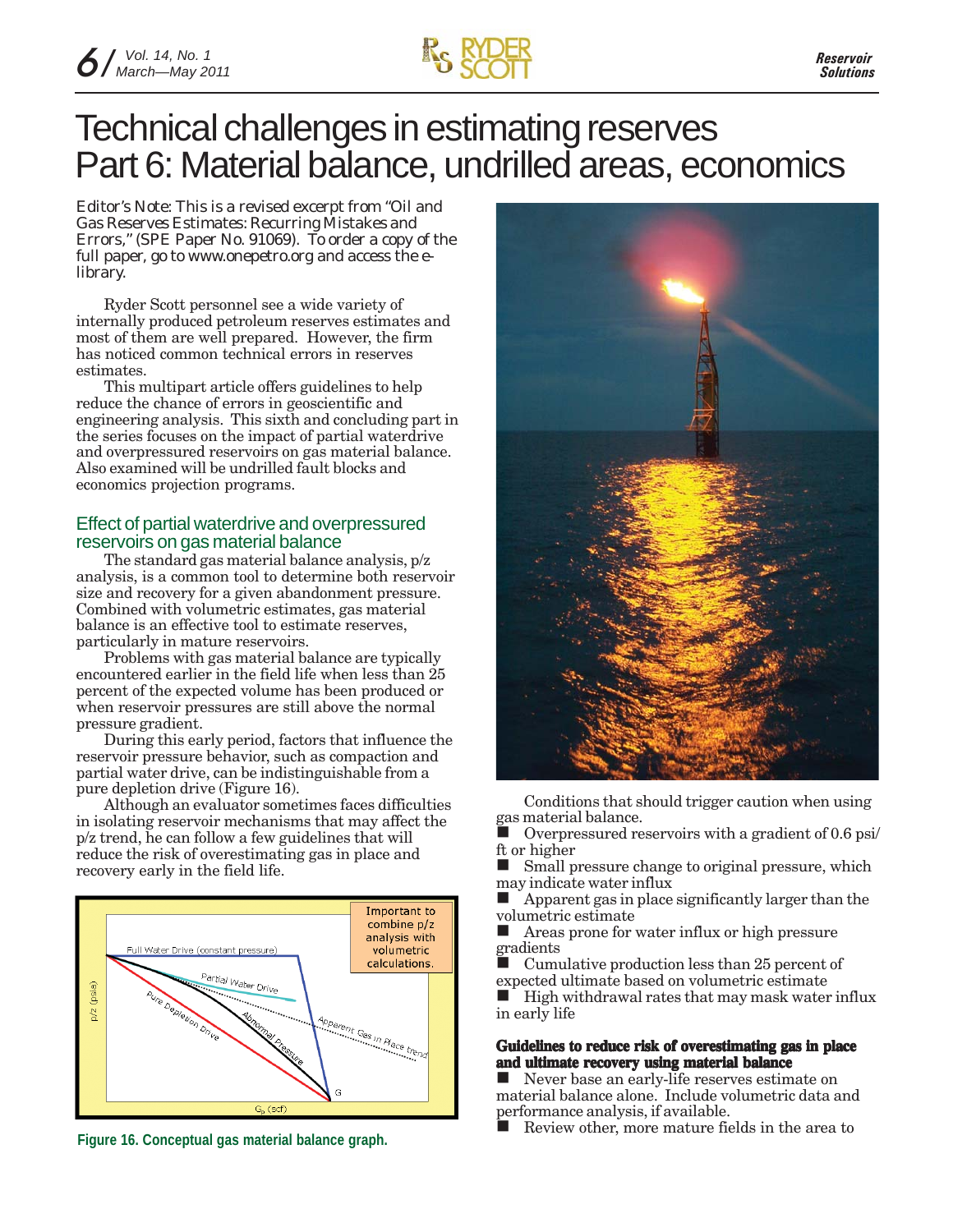look for trends in p/z behavior and observed abandonment conditions.

 Overpressured reservoirs typically exhibit linear p/ z trends until a normal pressure gradient is reached. Use caution and revert to volumetric analysis until a second trend materializes below the normal pressure gradient.

 Be cautious in assuming low abandonment pressures if water loading becomes an issue. Include nodal analysis calculations.

### Assigning 1P reserves to undrilled fault blocks

Virtually all recognized proved reserves definitions refer to "known reservoirs" or "known accumulations" as a necessary qualifier to attribute proved reserves. Industry interprets the term "known" as that which is known through a well penetration. Accordingly, evaluators do not classify undrilled fault blocks or reservoir segments as "proved" reservoirs. Seismic interpretations may have advanced to the point where a 90 percent confidence factor is attributed to an undrilled reservoir. However, this is not usually adequate enough to declare an undrilled fault block as a "known reservoir."

### Incomplete understanding of commercial economics projection software

**R.S. Thompson** and **J.D. Wright** in their 2001 paper, "A Comparative Analysis of 12 Economic Software Programs" (SPE 68588) investigated the use of economics software programs by their respective developers. They developed 30 test cases with straightforward assumptions about future oil and gas production rates, constant and variable gas-oil ratios and condensate yields and reversionary interests and overriding

royalties. Assumptions further included constant and escalated prices and costs. Results were to include future net income undiscounted and discounted at several annual rates.

These cases were not unusually complex or easily misunderstood. The 12 vendors had one month to complete their forecasts. One of the simpler cases specified a drilling cost, an initial monthly oil production rate, an effective annual decline rate, exponential production decline, working and net revenue interests (constant), taxes as a percent of revenue and a beginning oil price and monthly operating cost, both escalated at 3 percent annually. The ranges in certain results are tabulated below:

|                                                       | High     | Low       | <b>Expected</b> |
|-------------------------------------------------------|----------|-----------|-----------------|
| <code>Undiscounted NPV <math>\\$181.000</math></code> |          | \$124,000 | \$160,000       |
| NPV – 20%                                             | \$97,000 | \$3,000   | \$52,000        |
| Rate of Return                                        | 104%     | 21%       | 34%             |

The expected case was prepared by the authors and was essentially hand calculated over the five-year project life. The differences reported above arose from one simple case but were magnified as example cases became more complex. How could this happen?

Different program assumptions were made involving the number of days in a year, the timing of the receipt of income, timing of expenses, differing discounting and escalation calculations and the timing of payouts triggering reversionary interests.

This study supports the notion that evaluators not rely on economics software unless they have developed high-level confidence through long-term use of the program and continuous review of the results.

### CSA calls for caution when aggregating high estimates



The Canadian Securities Administrators issued a staff notice Dec. 30 that calls for public issuers to use cautionary language in their filings if they aggregate high-side resources estimates. "Disclosure of the arithmetic sum of low or high estimates of multiple properties may be misleading," said the CSA.

Mean or "best" estimates may be aggregated and disclosed without misleading readers of financial information. However, statistical principles indicate that the sum of multiple high estimates will lie beyond a reasonable range of expected actual outcomes. The portfolio effect of aggregation also applies to the addition of P10 reserves. If several P10s at field levels are added together, the result is a probability of much less than 10 percent. The cautionary language is as follows: *This volume is an arithmetic sum of multiple estimates of [identify reserves or resource classes], which statistical principles indicate may be misleading as to volumes that may actually be recovered. Readers should give attention to the estimates of individual classes of [reserves or resources] and*

*appreciate the differing probabilities of recovery associated with each class as explained [indicate where disclosed and explained].*

|                                                                                   | <b>Board of Directors</b>                    |  |  |
|-----------------------------------------------------------------------------------|----------------------------------------------|--|--|
| Don P. Roesle<br>Chairman and CEO                                                 | Dean C. Rietz<br>Managing Senior V.P.        |  |  |
| John E. Hodgin<br>President                                                       | <b>Guale Ramirez</b><br>Managing Senior V.P. |  |  |
| Fred P. Richoux<br>Executive V.P.                                                 | George F. Dames<br>Managing Senior V.P.      |  |  |
| Larry T. Nelms<br>Managing Senior V.P.                                            | Herman G. Acuña<br>Managing Senior V.P.      |  |  |
|                                                                                   | Jeffrey D. Wilson<br>Senior V.P.             |  |  |
| <b>Reservoir Solutions</b><br><b>Alban</b>                                        |                                              |  |  |
| Editor: Mike Wysatta<br><b>Business Development Manager</b>                       |                                              |  |  |
| Ryder Scott Company LP<br>1100 Louisiana, Suite 3800<br>Houston, Texas 77002-5218 |                                              |  |  |
| Phone: 713-651-9191; Fax: 713-651-0849                                            |                                              |  |  |
| Denver, Colorado; Phone: 303-623-9147                                             |                                              |  |  |
| Calgary, AB, Canada; Phone: 403-262-2799                                          |                                              |  |  |
| E-mail: info@ryderscott.com                                                       |                                              |  |  |